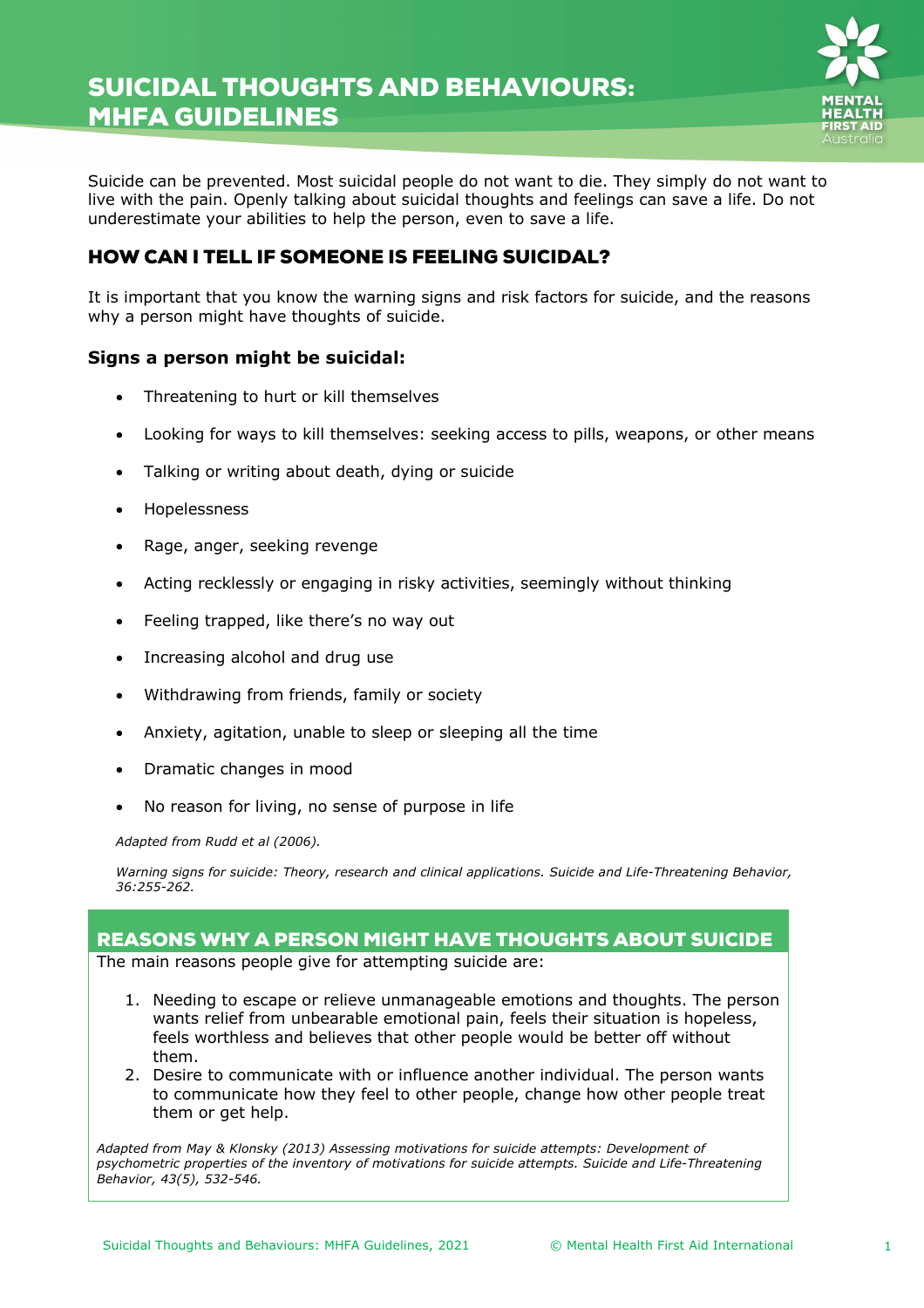

## RISK FACTORS ASSOCIATED WITH A HIGHER RISK OF SUICIDE

People are at greater risk of suicide if they have:

- A mental illness
- Poor physical health and disabilities
- Attempted suicide or harmed themselves in the past
- Had bad things happen recently, particularly with relationships or their health
- Been physically or sexually abused as a child
- Been recently exposed to suicide by someone else

Suicide is also more common in certain groups, including males, Indigenous people, the unemployed, prisoners, and gay, lesbian and bisexual people.

*Adapted from Hawton K, van Heeringen K. Suicide. Lancet 2009; 373: 1372-1381.*

If you are concerned the person may be at risk of suicide, you need to approach them and have a conversation about your concerns.

## PREPARING YOURSELF TO APPROACH THE PERSON

Be aware of your own attitudes about suicide and the impact of these on your ability to provide assistance (e.g. beliefs that suicide is wrong or that it is a rational option). If the person is from a different cultural or religious background to your own, keep in mind that they might have beliefs and attitudes about suicide which differ from your own.

Be aware that it is more important to genuinely want to help than to be of the same age, gender or cultural background as the person.

#### **If you feel unable to ask the person about suicidal thoughts, find someone else who can.**

#### MAKING THE APPROACH

Act promptly if you think someone is considering suicide. Even if you only have a mild suspicion that the person is having suicidal thoughts, you should still approach them.

Tell the person your concerns about them, describing behaviours that have caused you to be concerned about suicide. However, understand that the person may not want to talk with you. In this instance, you should offer to help them find someone else to talk to. Also, if you are unable to make a connection with the person, help them to find someone else to talk to.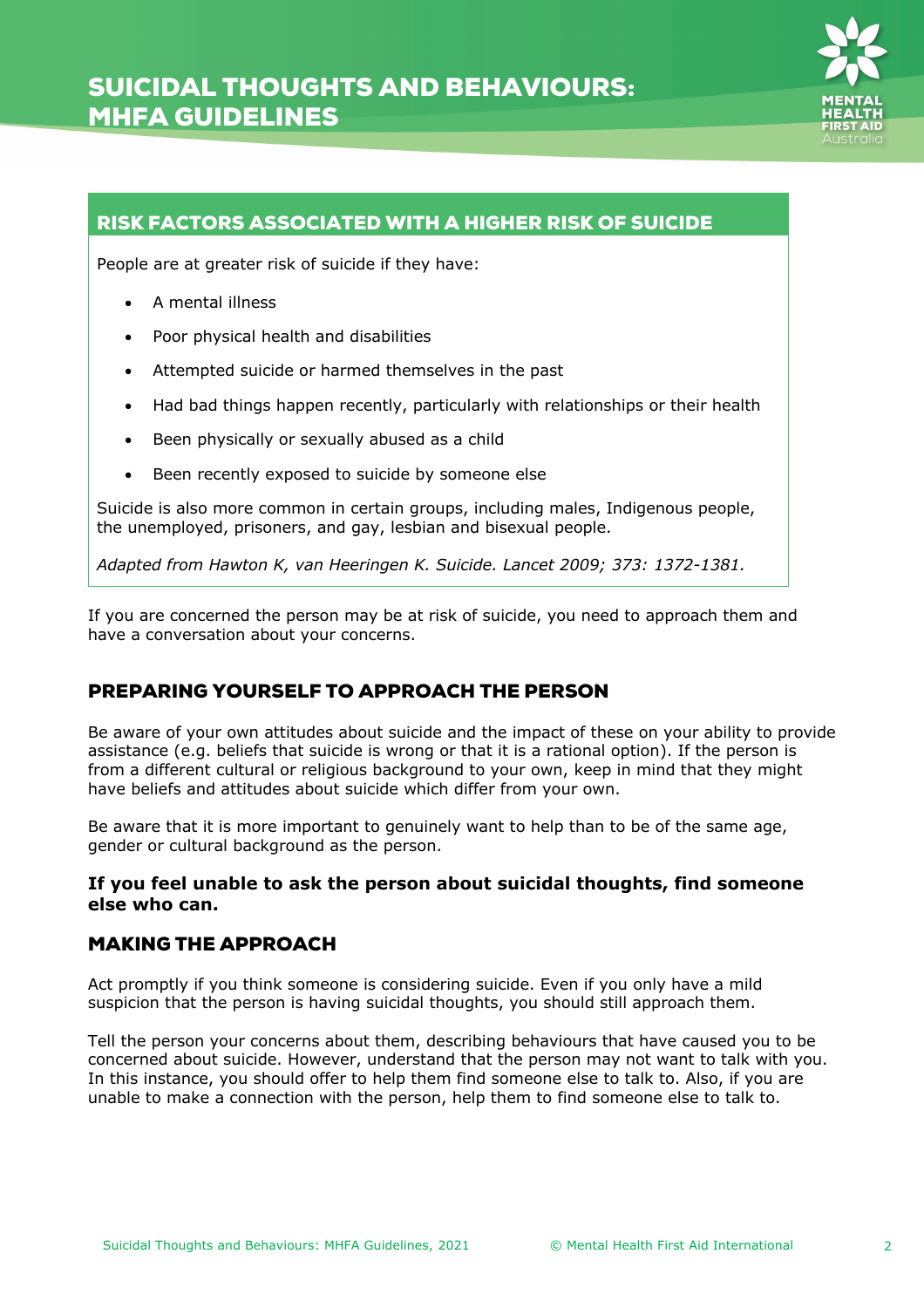

## ASKING ABOUT THOUGHTS OF SUICIDE

Anyone could have thoughts of suicide. If you think someone might be having suicidal thoughts, you should ask that person directly. Unless someone tells you, the only way to know if they are thinking about suicide is to ask.

For example, you could ask:

- "Are you having thoughts of suicide?" or
- "Are you thinking about killing yourself?"

While it is more important to ask the question directly than to be concerned about the exact wording, you should not ask about suicide in leading or judgmental ways (e.g. 'You're not thinking of doing anything stupid, are you?').

Sometimes people are reluctant to ask directly about suicide because they think they will put the idea in the person's head. This is not true. Similarly, if a person is suicidal, asking them about suicidal thoughts will not increase the risk that they will act on these. Instead, asking the person about suicidal thoughts will allow them the chance to talk about their problems and show them that somebody cares.

Although it is common to feel panic or shock when someone discloses thoughts of suicide, it is important to avoid expressing negative reactions. Do your best to appear calm, confident and empathic in the face of the suicide crisis, as this may have a reassuring effect for the person.

#### **How should I talk with someone who is suicidal?**

It is more important to be genuinely caring than to say 'all the right things'. Be supportive and understanding of the person, and listen to them with undivided attention. Suicidal thoughts are often a plea for help and a desperate attempt to escape from problems and distressing feelings.

Ask the person what they are thinking and feeling. Reassure them that you want to hear whatever they have to say. Allow them to talk about these thoughts and feelings, and their reasons for wanting to die and acknowledge these. Let the person know it is okay to talk about things that might be painful, even if it is hard. Allow them to express their feelings (e.g. allow them to cry, express anger, or scream). The person may feel relief at being able to do so.

Remember to thank the person for sharing their feelings with you and acknowledge the courage this takes.

See the boxes below for tips on how to listen effectively and on things not to do.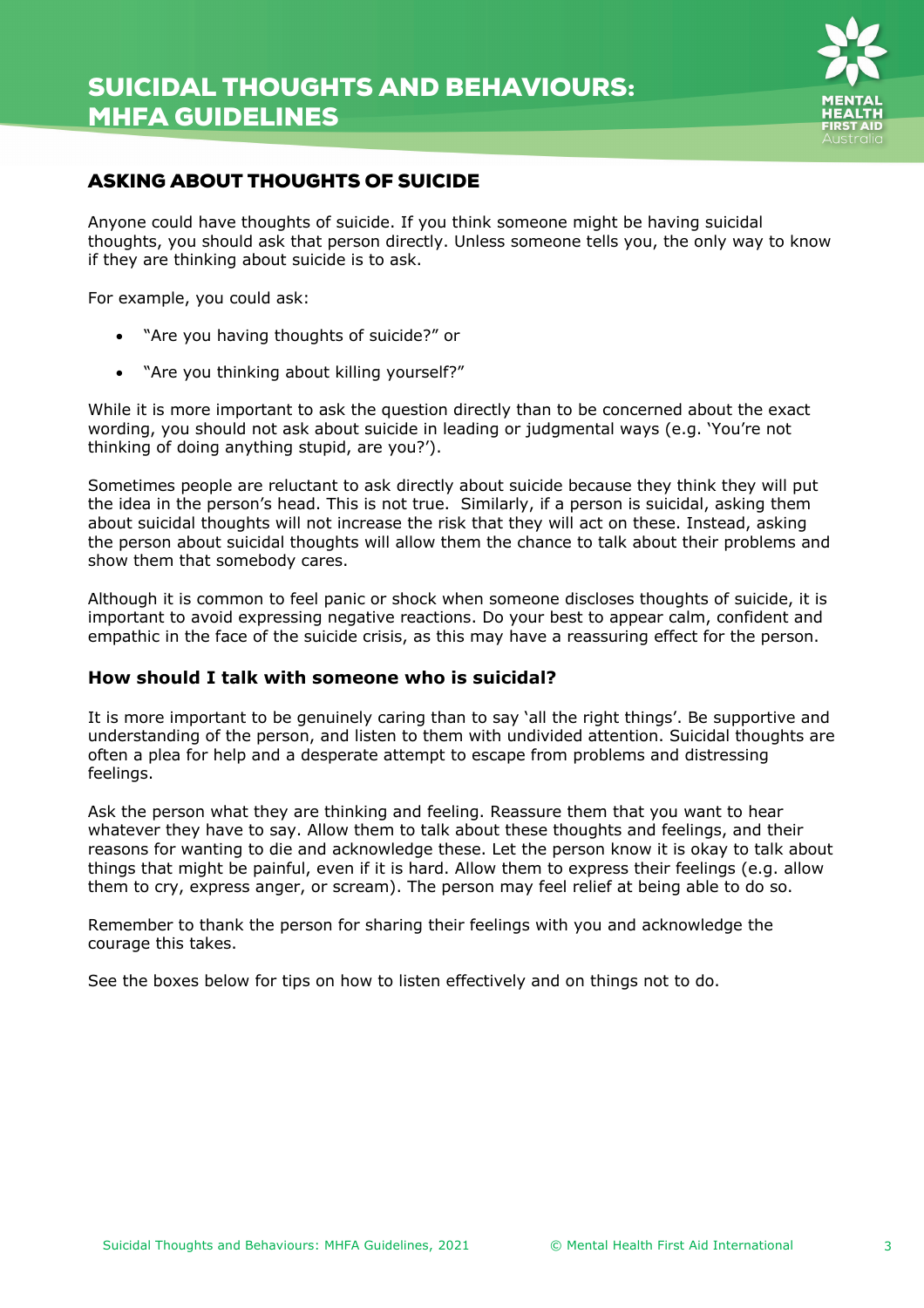

## LISTENING TIPS

- Be patient and calm while the person is talking about their feelings
- Listen to the person without expressing judgment, accepting what they are saying without agreeing or disagreeing with their behaviour or point of view
- Ask open-ended questions (i.e. questions that cannot be simply answered with 'yes' or 'no') to find out more about the suicidal thoughts and feelings and the problems behind these
- Show you are listening by summarising what the person is saying
- Clarify important points with the person to make sure they are fully understood.
- Express empathy for the person.

#### WHAT NOT TO DO

**Don't…**

- … argue or debate with the person about their thoughts of suicide
- … discuss with the person whether suicide is right or wrong
- … use guilt or threats to prevent suicide (e.g. do not tell the person they will go to hell or ruin other people's lives if they die by suicide)
- ... minimise the person's problems
- ... give glib 'reassurance' such as "don't worry", "cheer up", "you have everything going for you" or "everything will be alright"
- … interrupt with stories of your own
- … communicate a lack of interest or negative attitude through your body language
- … 'call their bluff' (dare or tell the person to 'just do it')
- … attempt to give the person a diagnosis of a mental illness.

Do not avoid using the word 'suicide'. It is important to discuss the issue directly without dread or expressing negative judgement.

Demonstrate appropriate language when referring to suicide by using the terms 'suicide' or 'die by suicide', and avoiding the use of terms to describe suicide that promote stigmatising attitudes, e.g. 'commit suicide' (implying it is a crime or sin) or referring to past suicide attempts as having 'failed' or been 'unsuccessful', implying death would have been a favourable outcome.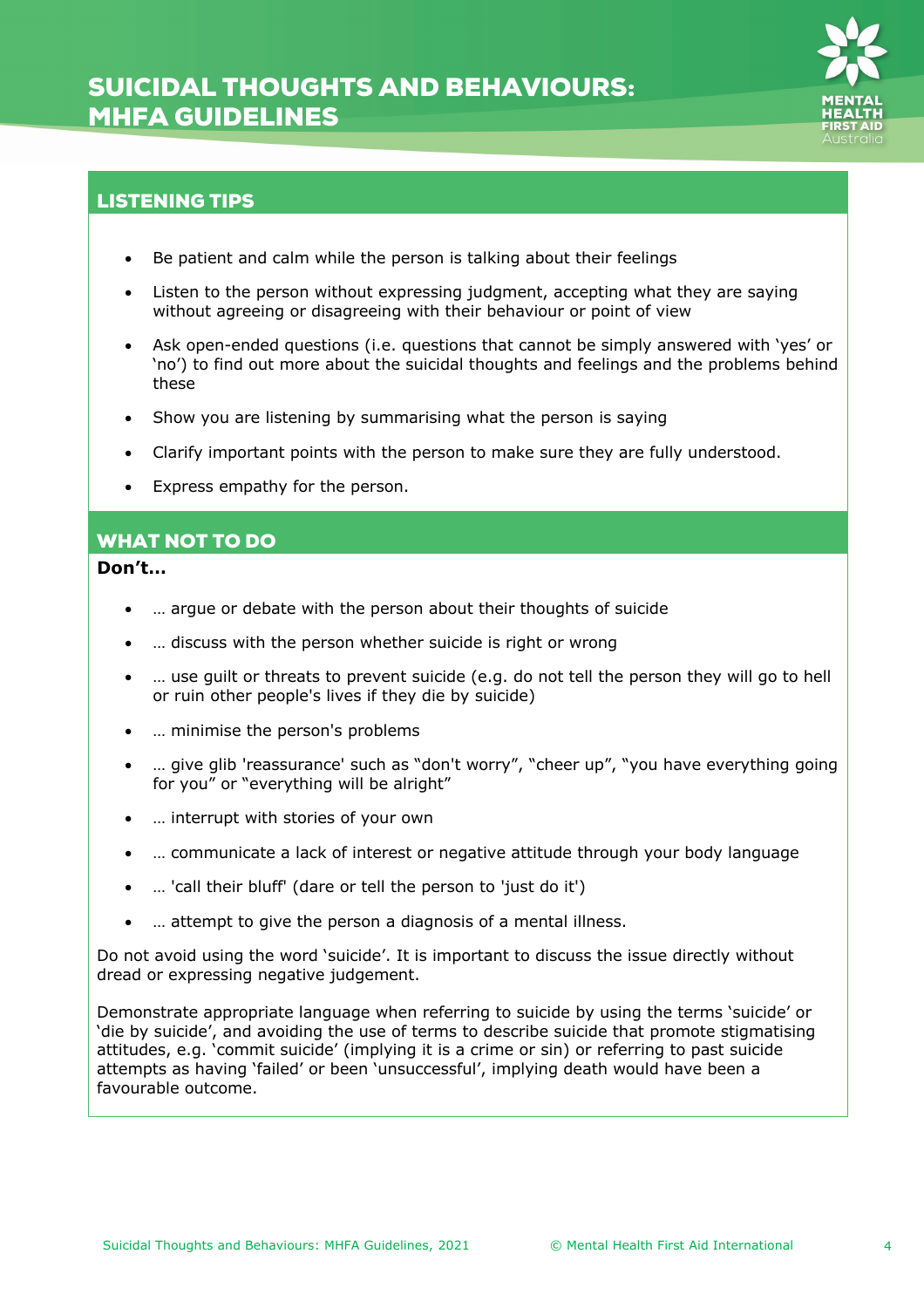

## HOW CAN I TELL HOW URGENT THE SITUATION IS?

Take all thoughts of suicide seriously and take action. Do not dismiss the person's thoughts as 'attention seeking' or a 'cry for help'. Determine the urgency of taking action based on recognition of suicide warning signs. Ask the person about issues that affect their immediate safety:

- Whether they have a plan for suicide.
- How they intend to suicide, i.e. ask them direct questions about how and where they intend to suicide.
- Whether they have decided when they will carry out their plan.
- Whether they have already taken steps to secure the means to end their life.
- Whether they have been using drugs or alcohol. Intoxication can increase the risk of a person acting on suicidal thoughts.
- Whether they have ever attempted or planned suicide in the past.

If the person says they are hearing voices, ask what the voices are telling them. This is important in case the voices are relevant to their current suicidal thoughts.

It is also useful to find out what supports are available to the person:

- Whether they have told anyone about how they are feeling.
- Whether there have been changes in their employment, social life, or family.
- Whether they have received treatment for mental health problems or are taking any medication.

Be aware that those at the highest risk for acting on thoughts of suicide in the near future are those who have a specific suicide plan, the means to carry out the plan, a time set for doing it, and an intention to do it. However, the lack of a plan for suicide is not sufficient to ensure safety.

#### HOW CAN I KEEP THE PERSON SAFE?

Once you have established that a suicide risk is present, you need to take action to keep the person safe. A person who is suicidal should not be left on their own. If you suspect there is an immediate risk of the person acting on suicidal thoughts, act quickly, even if you are unsure. Work collaboratively with the person to ensure their safety, rather than acting alone to prevent suicide.

Remind the person that suicidal thoughts need not be acted on. Reassure the person that there are solutions to problems or ways of coping other than suicide.

When talking to the person, focus on the things that will keep them safe for now, rather than the things that put them at risk. To help keep the person safe, develop a safety plan with them (See: box below). Engage the person to the fullest extent possible in decisions about a safety plan. However, do not assume that a safety plan by itself is adequate to keep the person safe.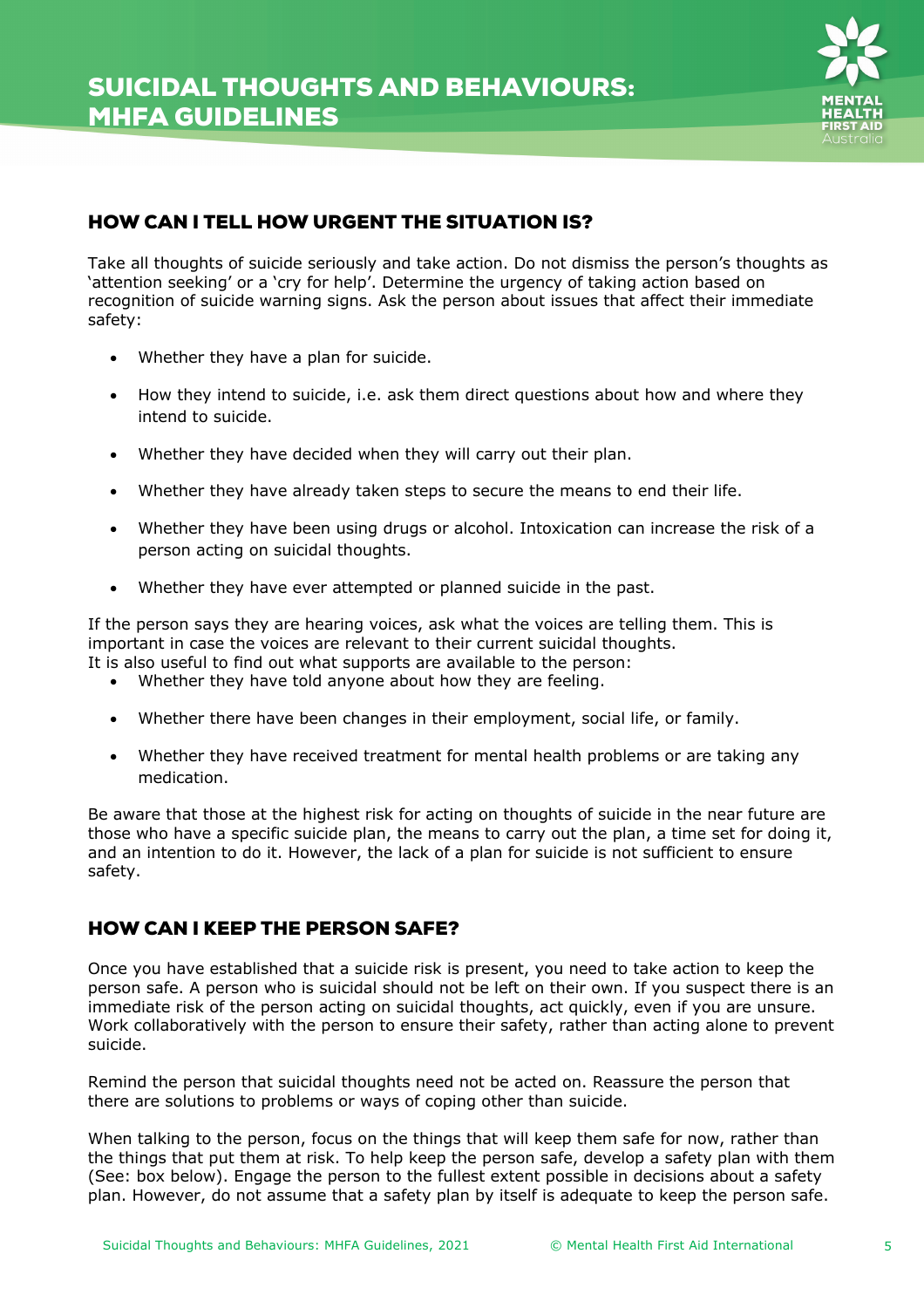

## SAFETY PLAN

A safety plan is an agreement between the person and the first aider that involves actions to keep the person safe. The safety plan should:

- Focus on what the person *should* do rather than what they *shouldn't*
- Be clear, outlining what will be done, who will be doing it, and when it will be carried out
- Be for a length of time which will be easy for the person to cope with, so that they can feel able to fulfil the agreement and have a sense of achievement
- Include contact numbers that the person agrees to call if they are feeling suicidal, e.g. the person's doctor or mental health care professional, a suicide helpline or 24-hour crisis line, friends and family members who will help in an emergency.

Find out who or what has supported the person in the past and whether these supports are still available. Ask them how they would like to be supported and if there is anything you can do to help, but do not try to take on their responsibilities.

Although you can offer support, you are not responsible for the actions or behaviours of someone else, and cannot control what they might decide to do.

### **What about professional help?**

Encourage the person to get appropriate professional help as soon as possible. Find out information about the resources and services available for a person who is considering suicide, including local services that can assist in response to people at risk of suicide such as hospitals, mental health clinics, mobile outreach crisis teams, suicide prevention helplines and local emergency services. Provide this information to the person and discuss help-seeking options with them. If they don't want to talk to someone face-to-face, encourage them to contact a suicide helpline.

Don't assume that the person will get better without help or that they will seek help on their own. People who are feeling suicidal often don't ask for help for many reasons, including stigma, shame and a belief that their situation is hopeless and that nothing can help.

**If the person is reluctant to seek help**, keep encouraging them to see a mental health professional and contact a suicide prevention hotline for guidance on how to help them. **If the person refuses professional help**, call a mental health centre or crisis telephone line and ask for advice on the situation.

**If the person is an adolescent**, a more directive approach may be needed. If an adolescent is reluctant to seek help, make sure someone close to them is aware of the situation (i.e. a close friend or family member). If the adolescent refuses professional help, also get assistance from a mental health professional.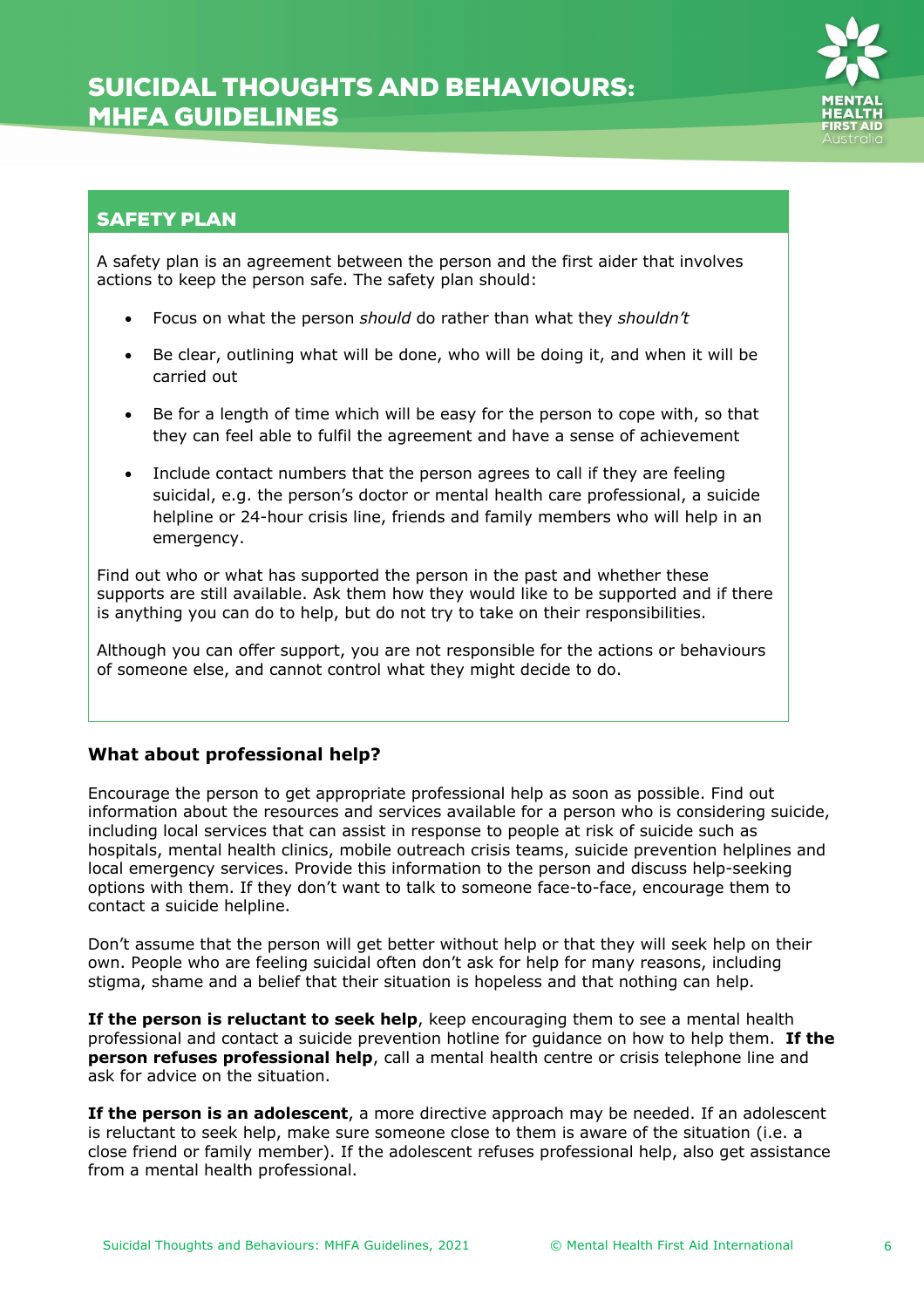

For people at more urgent risk, additional action may be needed to facilitate professional help seeking. **If you believe the person will not stay safe**, seek their permission to contact their regular doctor or mental health professional about your concerns. If possible, the health professional contacted should be a professional the person already knows and trusts. **If the person has a specific plan for suicide,** or **if they have the means to carry out their suicide plan**, call a mental health centre or crisis telephone line and ask for advice on the situation.

**If the person has a weapon**, contact the police. When contacting the police, inform them that the person is suicidal to help them respond appropriately. Make sure you do not put yourself in any danger while offering support to the person.

Be prepared for the person to possibly express anger and feel betrayed by your attempt to prevent their suicide or help them get professional help. Try not to take personally any hurtful actions or words of the person.

#### WHAT IF THE PERSON WANTS ME TO PROMISE NOT TO TELL ANYONE ELSE?

You must never agree to keep a plan for suicide or risk of suicide a secret. If the person doesn't want you to tell anyone about their suicidal thoughts, you should not agree but give an explanation why (for example, "I care about you too much to keep a secret like this. You need help and I am here to help you get it"). Treat the person with respect and involve them in decisions about who else knows about the suicidal crisis.

If the person refuses to give permission to disclose information about their suicidal thoughts, then you may need to breach their confidentiality in order to ensure their safety. In doing so, you need to be honest and tell the person who you will be notifying.

Keep in mind that it is much better to have the person angry at you for sharing their suicidal thoughts without their permission, in order to obtain help, than to lose the person to suicide.

#### WHAT SHOULD I DO IF THE PERSON HAS ACTED ON SUICIDAL THOUGHTS?

If the person has already harmed themselves, administer first aid and call emergency services, asking for an ambulance.

Keep in mind that despite our best efforts, we may not be successful in preventing suicide.

#### THE PERSON I AM TRYING TO HELP HAS INJURED THEMSELVES, BUT INSISTS THEY ARE NOT SUICIDAL. WHAT SHOULD I DO?

Some people injure themselves for reasons other than suicide. This may be to relieve unbearable anguish, to stop feeling numb, or other reasons. This can be distressing to see. There are guidelines in this series entitled *First aid [guidelines for non-suicidal self-injury](https://mhfa.com.au/mental-health-first-aid-guidelines)* which can help you to understand and assist if this is occurring.

### TAKE CARE OF YOURSELF

After helping someone who is suicidal, make sure you take appropriate self-care. Providing support and assistance to a person is exhausting and it is therefore important to take care of yourself.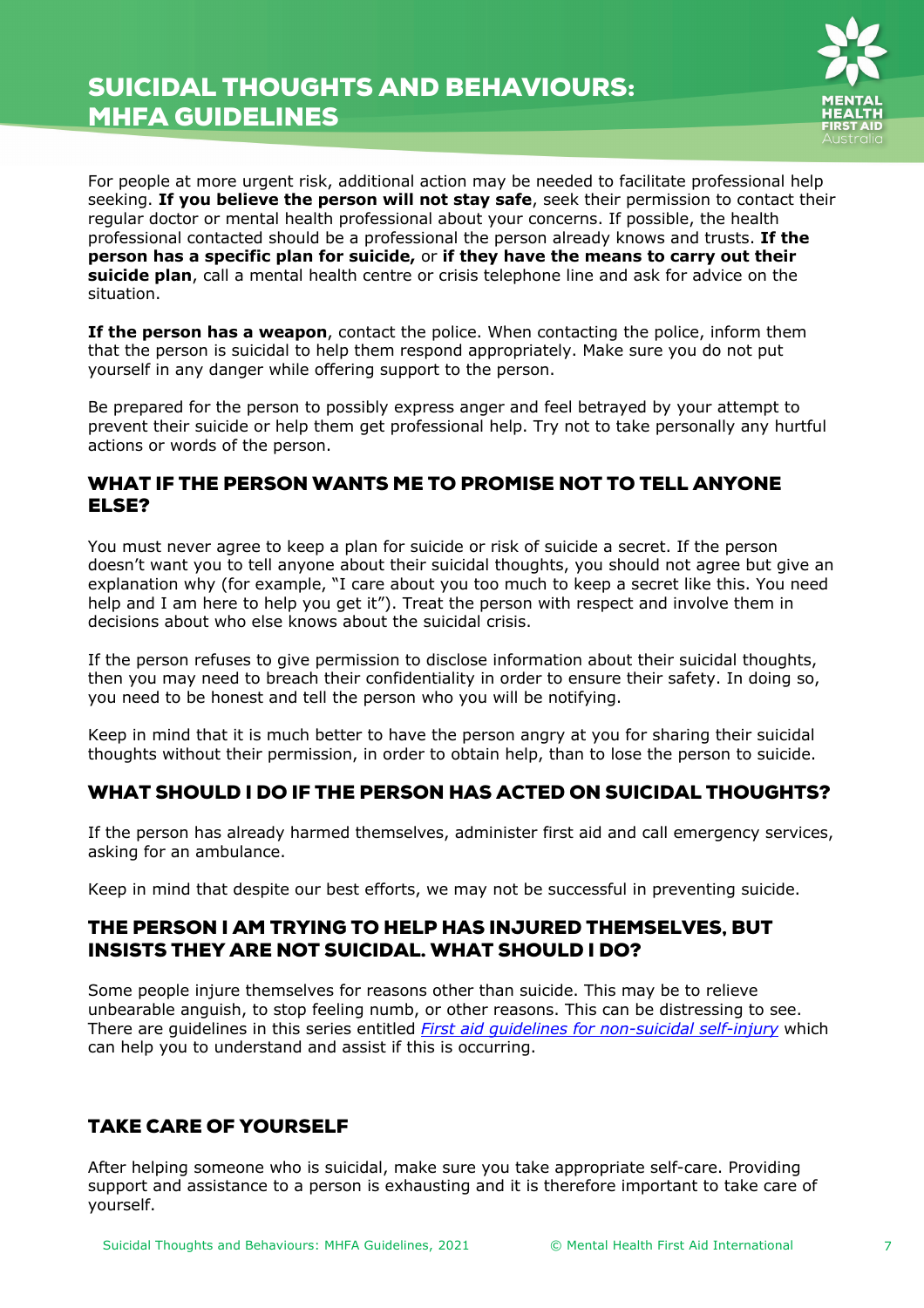

#### **An important note:**

Self-injury can indicate a number of different things. Someone who is hurting themselves may be at risk of suicide. Others engage in a pattern of self-injury over weeks, months or years and are not necessarily suicidal. These guidelines are to assist you if the person you are helping is suicidal. If the person you are assisting is injuring themselves, but is not suicidal, please refer to the guidelines entitled *[First aid for non-suicidal self-injury](https://mhfa.com.au/mental-health-first-aid-guidelines)*.